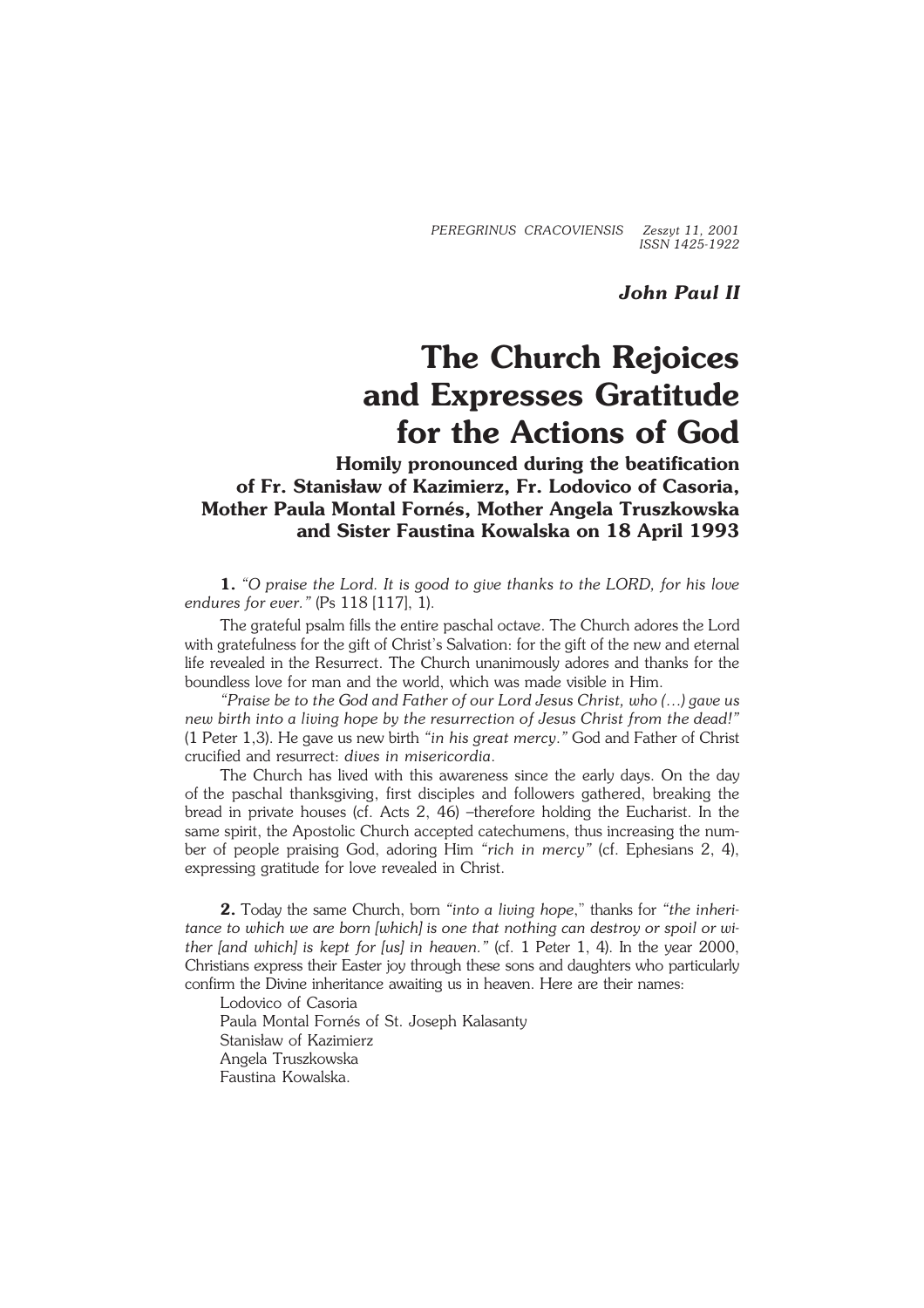**3.** I hail you, Blessed Lodovico of Casoria, outstanding representative of the Franciscans, and the devoted witness to the Divine love.

We are moved by the words of your *Will*: *"The Lord called me with the mild love, and with His boundless mercy, He led me through the paths of my life."* The power of this love convinced you, outstanding scientist and lecturer, to sacrifice for the poor: sick priests, African immigrants, the dumb, the blind, the old and orphans.

Blessed Lodovico, great son of the Neapolitan Church, you have adopted the charisma of St. Francis of Assisi, and lived with it in the society of your age, atthe South of Italy of the previous century, attempting to prevent the most serious forms of poverty. You participated in the life of your contemporary with Christian compassion, and experienced their daily tragedies. The scope of your apostolate seems so incredible that we immediately ask: how did you manage to cover so many areas of human poverty, showing such great *"imagination"* in action for the good of people? And again the answer is found in your own words: *"Love of Christ hurt my heart"* (The Will).

We ask you to teach us how to live for others and how to build true church communities, flourishing with love, joy, and hope making us act. *"You have thepo− or among you always"* (cf. Matthew 26, 11). Blessed Lodovico, help us find them and love them with the same fire which made such great things in you.

**4.** The new Blessed Paula Montal of St. Joseph Kalasanty, all her life was the apostle of the cultural, personal and Christian development of women. With complete subjection to God's will, and with *"forty reals in her pocket"*, as the history of her life says, she opened the first school for girls, in order to teach them the love of God, and show the dignity of woman as the future mother of the family. *"I want to save families*,*"* she insisted. For that purpose, she founded the Congre− gation of the Daughters of Mary of Christian Schools, living the spirituality of St. Joseph Kalasanty, and taking the fourth vow - of complete devotion to education.

The Charisma of the Blessed Paula Montal lives in you, dear sisters of Chri− stian Schools, and her appreciation in the altars today is an urgent calling, addres− sed to us by Christ, in order for you as consecrated people to renew your fruitful service for the benefit of the dignity of woman and family. May the Lord cause, through her intercession, that the educational activity of the Church among chil− dren and youth spread dynamically, and may it enliven the Christian roots of the noble Spanish nation, represented here by the large group of bishops, authorities, priests and monks – especially the Pijarzy Order – nuns, and many followers, whom I hereby give my best regards.

**5.** I hail you, Mother Maria Angela Truszkowska, mother of the large Felician family. You were a witness to the hard times of our nation and the Church, which had its mission on that nation. Your name and calling is related to the person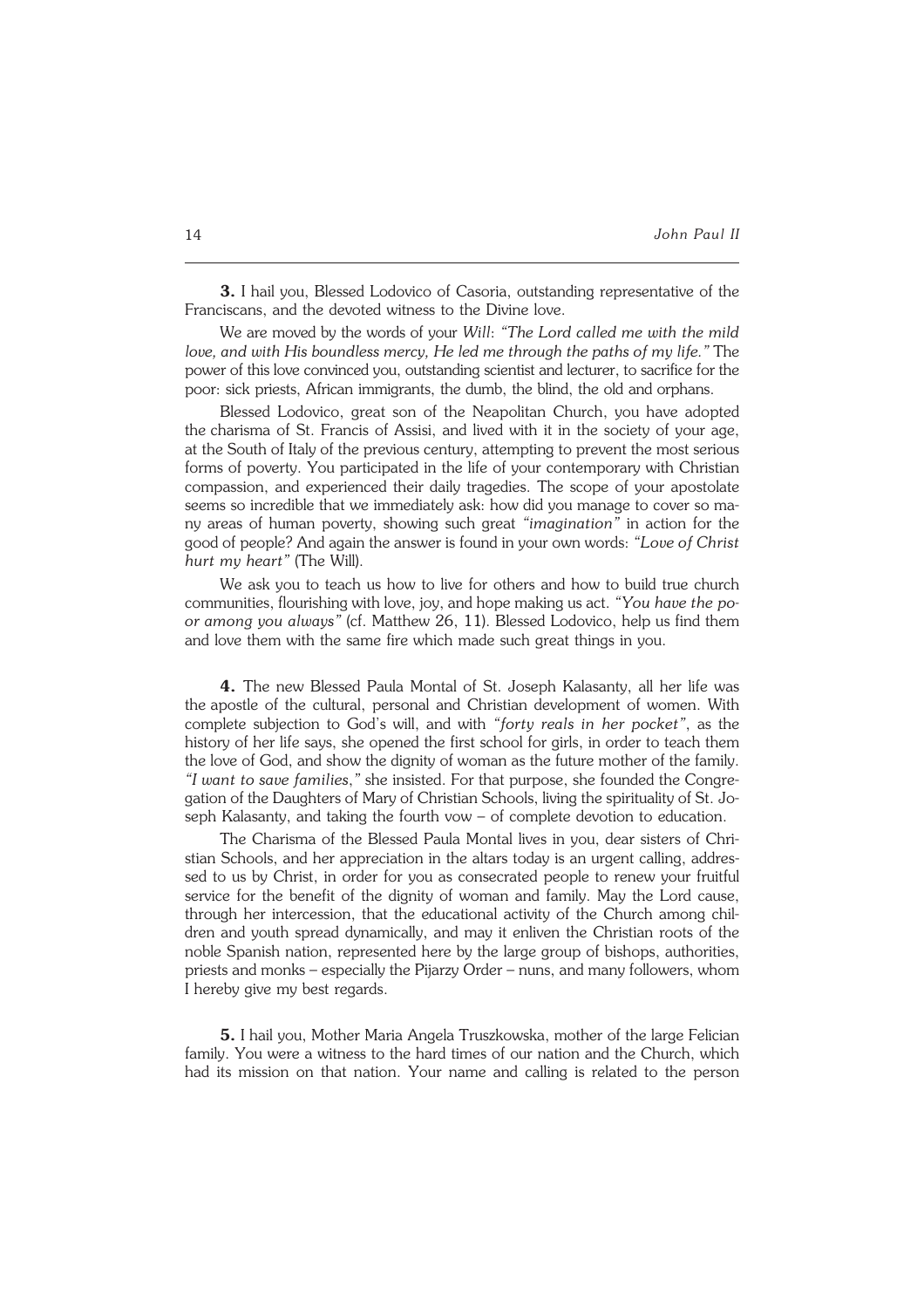oflessed Honorat Koźmiński, great apostle of concealed congregations which rene− wed the life of the suffering society, and brought back the hope for resurrection.

Today I am making a pilgrimage to your relics in my beloved Cracow, where the Felician family grew, and from where it spread over the ocean in order to serve new generations of emigrants and Americans.

Christ led Mother Angela through an exceptional path, giving her a special share in the mystery of His cross. He carved her soul with pain, which she accepted with faith and heroic subjection to His will: in seclusion and loneliness, in long− lasting and painful illness, in the darkness of her soul.

Her greatest desire was to become the *"flame of love*.*"* And she always un− derstood love as an unconditional gift of herself. *"To love means to give. To give all that love requires. To give it quickly, without remorse, and with a desire to be required to give more*.*"* These are her words, expressing all her life attitude.

She tried to burn this love in the hearts of sisters of her congregation. This love is still the core of the actions taken by the Felician communities in Poland andabroad.

*"O praise the Lord. It is good to give thanks to the Lord*.*"*

The Church rejoices and thanks the Lord for the gift of beatification of Mother Maria Angela and for the entire Congregation of the Felician Sisters which origina− ted out of her charisma.

**6.** I hail you, Sister Faustina. Since now the Church calls you Blessed, espe− cially the Church in Poland and Lithuania. O Faustina, how strange was your path! Can't we ignore the fact that Christ chose you, a poor and simple daughter of Po− lish people from Mazovia, in order to remind people about the great mystery of the Divine Mercy. You have taken this secret with you, leaving this world after a short life, full of pain. At the same time, the mystery became a prophetical calling to the world, to Europe. Your Message of Divine Mercy was proclaimed as if a day before the disaster of World War II. You would be surprised to see what the message had become for the suffering people at that time of disgrace, and how fast it spread. Nowadays, we believe, you are observing the fruit of your earthly apostolate. No− wadays you experience Christ at the very source: *dives in misericordia*.

*"I feel that my apostolate shall not end with death, but that it shall only start*,*"* Sister Faustina wrote in her *Diary*. And it has become so. Sister Faustina's mission lasts and brings striking results. How strangely, the devotion to the Merciful Jesus becomes popular in the world, and conquers so many human hearts! It is amark of our times, a mark of the twentieth century. The balance of the ending century, apart from achievements which have often surpassed previous eras, also contains deep with future. Where else, if not in the Divine Mercy, shall the world seek salvation and hope? Believers can sense it well!

*"Thank the Lord, as He is good. Thank the Lord, as He is merciful*.*"*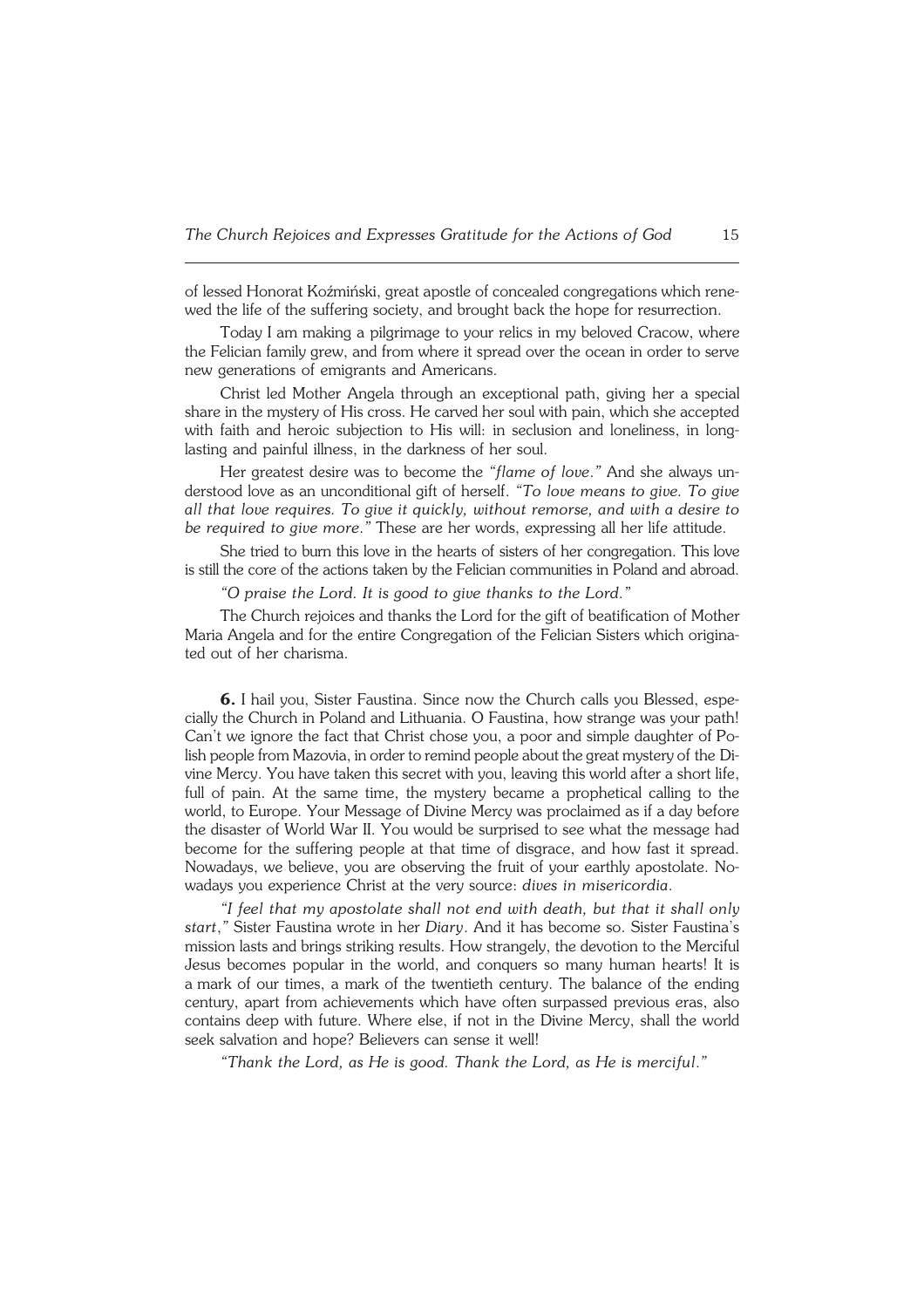Today, on the day of Beatification of Sister Faustina, we adore God for great deeds done in her soul. We praise Him, and thank Him for all He has done in human souls, which discover the magnitude of the Divine Mercy owing to her testimony and message.

**7.** I hail you, Stanisław of Kazimierz, priest of the Loretto Regular Canons. Your life was closely linked to Cracow, with its famous Academy, and the monaste− ry at the Corpus Christi Church of the Kazimierz district, where your calling matu− red.

Stanisław lived in the  $15<sup>th</sup>$  century, so long ago. It was an exceptional era for Cracow – the era of saints, age of special blossom of spiritual and religious life. At this time Cracow created people like St. John of Kanti, and the Blessed: Simon of Lipnica, Michał Giedroyć, Izajasz Boner, and Świętosław of Sławków. What ables− sed age! Its spirituality was shaped by the saints and blessed, including Stanisław ofKazimierz: a devoted follower of the Eucharist, teacher and defender of the Gospel, pedagogue, leader of spiritual life, patron of the poor.

The memory of the sanctity of this God's servant is still living today. The inhabitants of Cracow, and especially of Kazimierz district, testified to the memory by praying at his relics until now. As Cracow Archbishop, I have often celebrated those prayers. Today, the Church officially confirms the worship, raising to the glory of the altars.

Praise the Lord! Praise the Lord!

Mother Angela Truszkowska, Sister Faustina Kowalska, Stanisław Kazimier− czyk, these three new Polish blessed, our new intercessors. We need the interces− sion of the saints and blessed so much nowadays! This is a special Divine gift for the Church in Poland  $-$  a gift for our country.

Polish Church – Rejoice! *Gaude Mater Polonia!*

**8.** We thank God, for He is good. We thank Him, for He is merciful.

These are the apostles gathered at the Last Supper: the first experiencing the Easter thanksgiving. They first received the Holy Spirit for redemption of sins. Andin this spirit they were sent. *"As the Father sent me, so I send you"* (John, 20, 21). This apostolate lasts for years, from generation to generation. And the grace lasts as well, which can *"give new life to everything"* (cf. Acts 5, 21).

Here is Thomas, who became a special protagonist for all who say: *"Unless (…) I put my finger into the place (…), I will not believe it"* (John 20, 25). Eight days later he was the first among the ones confessing *"My Lord and my God!"* (John 20, 28). May the truth about Christ crucified and resurrect be accessible to increasingly younger generations of those who *"never saw (…) and yet have found faith"* (John 20, 29).